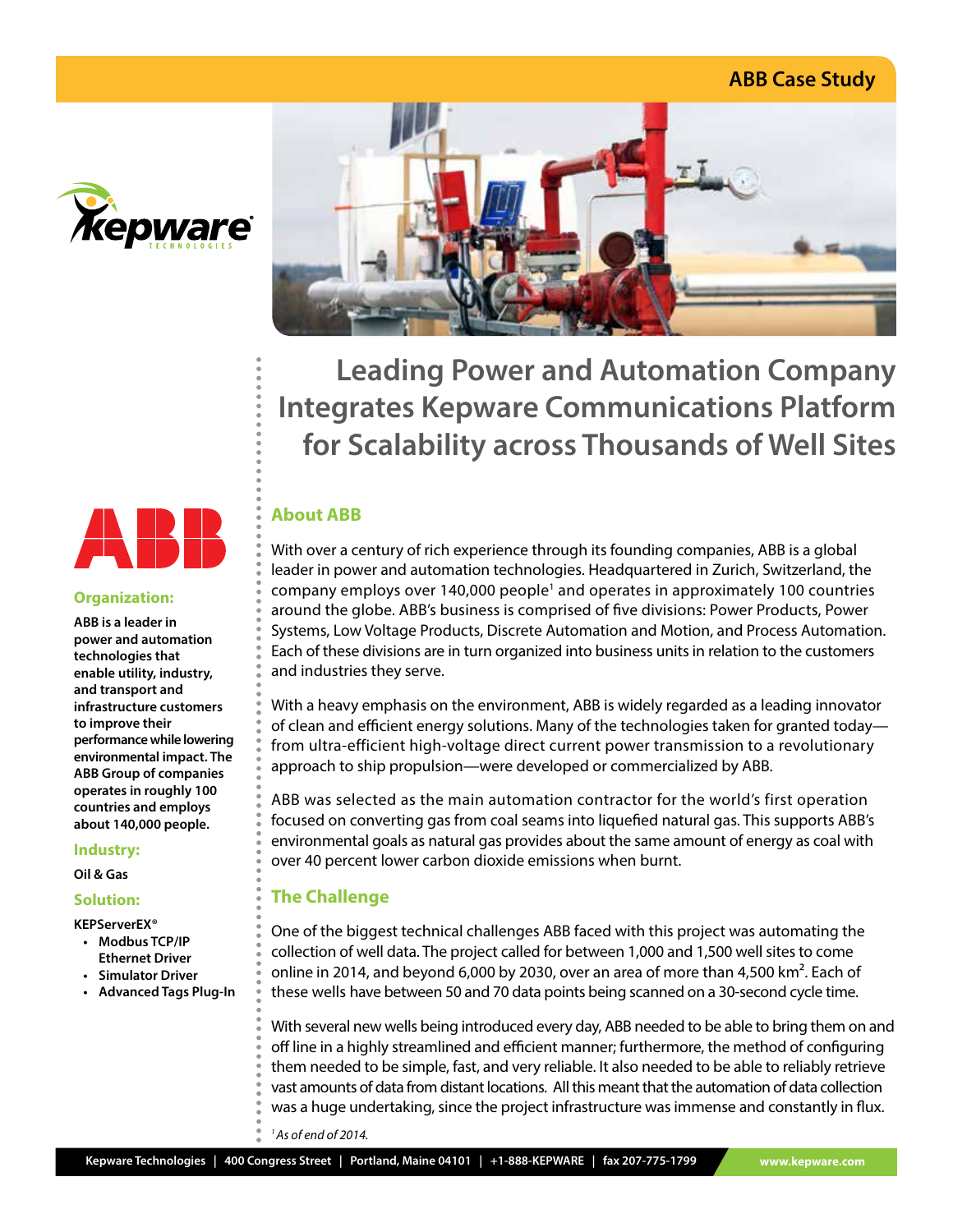To handle these requirements, ABB needed an automated communications platform that was highly reliable and that could easily scale and communicate massive amounts of data back for visualization and long-term storage in an enterprise historian.

#### **The Solution**

After an exhaustive review of data communications solutions, ABB selected Kepware's KEPServerEX® as the best choice to handle the high demands of the groundbreaking project. With over 150 drivers and a single, consistent interface, KEPServerEX provides ABB with all the connectivity tools it requires in an easy-to-use package. In conjunction with ABB's flagship 800xA Integrated Control and Safety System (ICSS), KEPServerEX allows ABB to add multiple OPC drivers within a single communications platform without worrying about learning new communications protocols or spending time understanding new applications. KEPServerEX includes a library of over 150 PLC, RTU, and other device-type drivers, as well as database and application-specific drivers. Of particular value to ABB was Kepware's Modbus TCP/IP Ethernet Driver, which provides data exchange between OPC clients and Modbus protocol compliant controllers.

#### **Organization Impact & Benefits**

- **• Advanced environmentally responsible operations**
- **• Automated the traditionally manual process associated with bringing wells on and off line**
- **• Provided a simple, scalable, and reliable method for configuring new wells**
- **• Supplied a highlyeffective and dependable way to efficiently poll data from distant locations**
- **• Ensured all data efficiently arrived where it should, when it should, and in the form it should**

In order to overcome the difficulties involved in the rapidly expanding infrastructure, ABB made extensive use of the ability to import and export KEPServerEX configuration information in an easy-to-understand XML format. By developing a tool that could create a full configuration XML file to match the configuration within the ICSS, updating the KEPServerEX configuration to the current ICSS configuration took mere minutes and was completely reliable. In addition, Kepware's Advanced Tags Plug-In was essential for centralized data processing by the communications server, ensuring that all the data efficiently arrived where it should, when it should, and in the form it should.